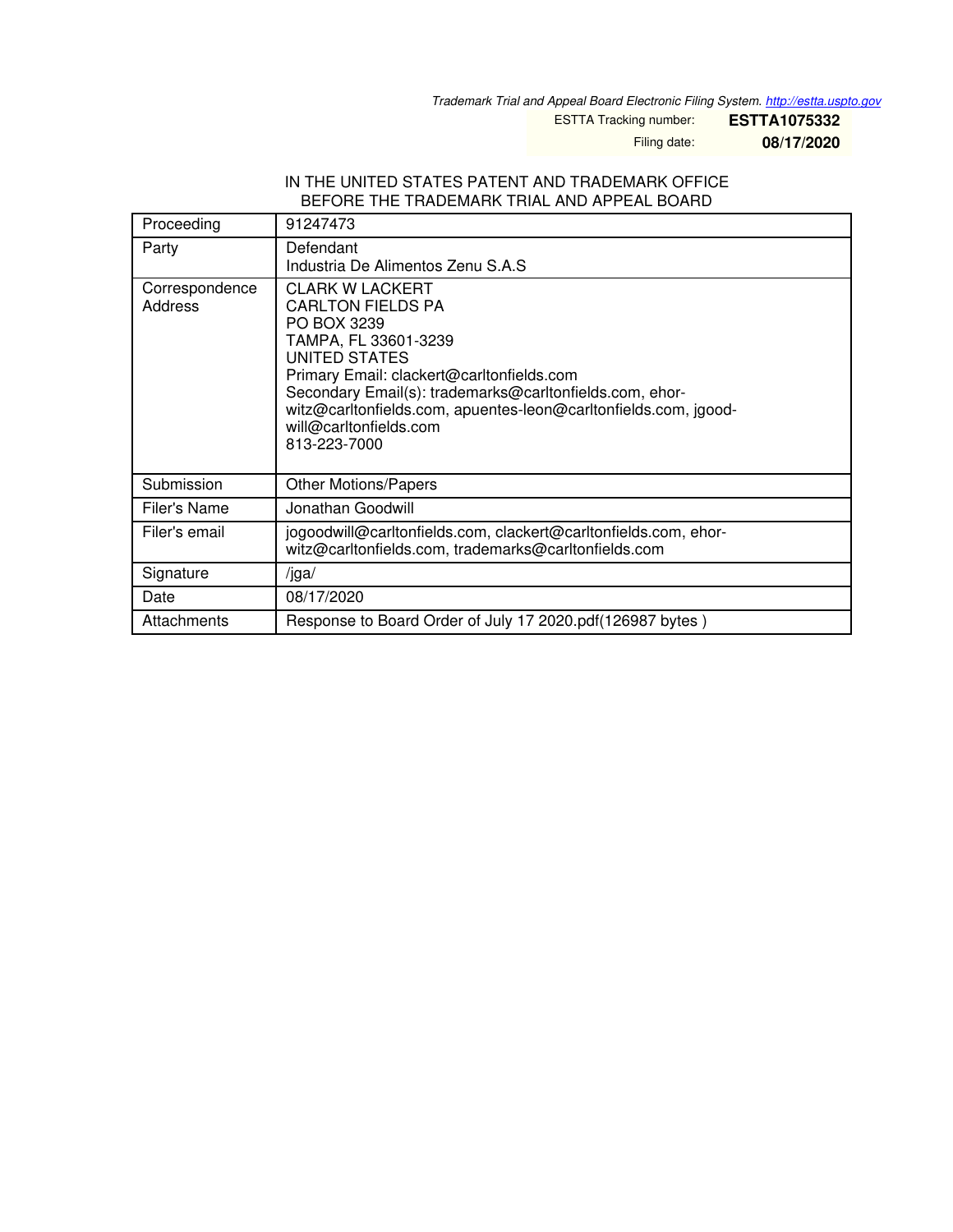## IN THE UNITED STATES PATENT AND TRADEMARK OFFICE BEFORE THE TRADEMARK TRIAL AND APPEAL BOARD

| LATINFOOD U.S. CORP. d/b/a ZENU PRODUCTS,<br>INC. |   |                         |
|---------------------------------------------------|---|-------------------------|
|                                                   |   |                         |
|                                                   |   |                         |
| Opposer,                                          |   | Opposition No. 91247473 |
|                                                   |   |                         |
| V.                                                | ٠ |                         |
|                                                   |   |                         |
| INDUSTRIA DE ALIMENTOS ZENU S.A.S.,               |   |                         |
|                                                   |   |                         |
| Applicant.                                        |   |                         |
|                                                   |   |                         |
|                                                   |   |                         |

### **RESPONSE TO BOARD ORDER OF JULY 17, 2020**

Industria de Alimentos Zenu S.A.S. ("Applicant") hereby responds to the Board's order dated July 17, 2020 requesting that (i) Applicant provide confirmation that it is being represented by an attorney who is an active bar member in good standing in accordance with 37 C.F.R. § 2.17(b)(3); and (ii) the Board be informed of the status of the civil action which occasioned the suspension of the subject opposition proceeding.

### **Bar Membership Information**

 Applicant is being represented by counsel in accordance with 37 C.F.R. § 2.17(a) and has submitted the requisite information required under 37 C.F.R. § 2.17(b)(3) as requested by the Board. Applicant respectfully refers the Board to its filing dated August 13, 2020 (dkt #11), specifically the ESTTA Change of Address form that transmitted the relevant information to the Board while masking this information from presentation in TTABVUE in accordance with the Board's procedure.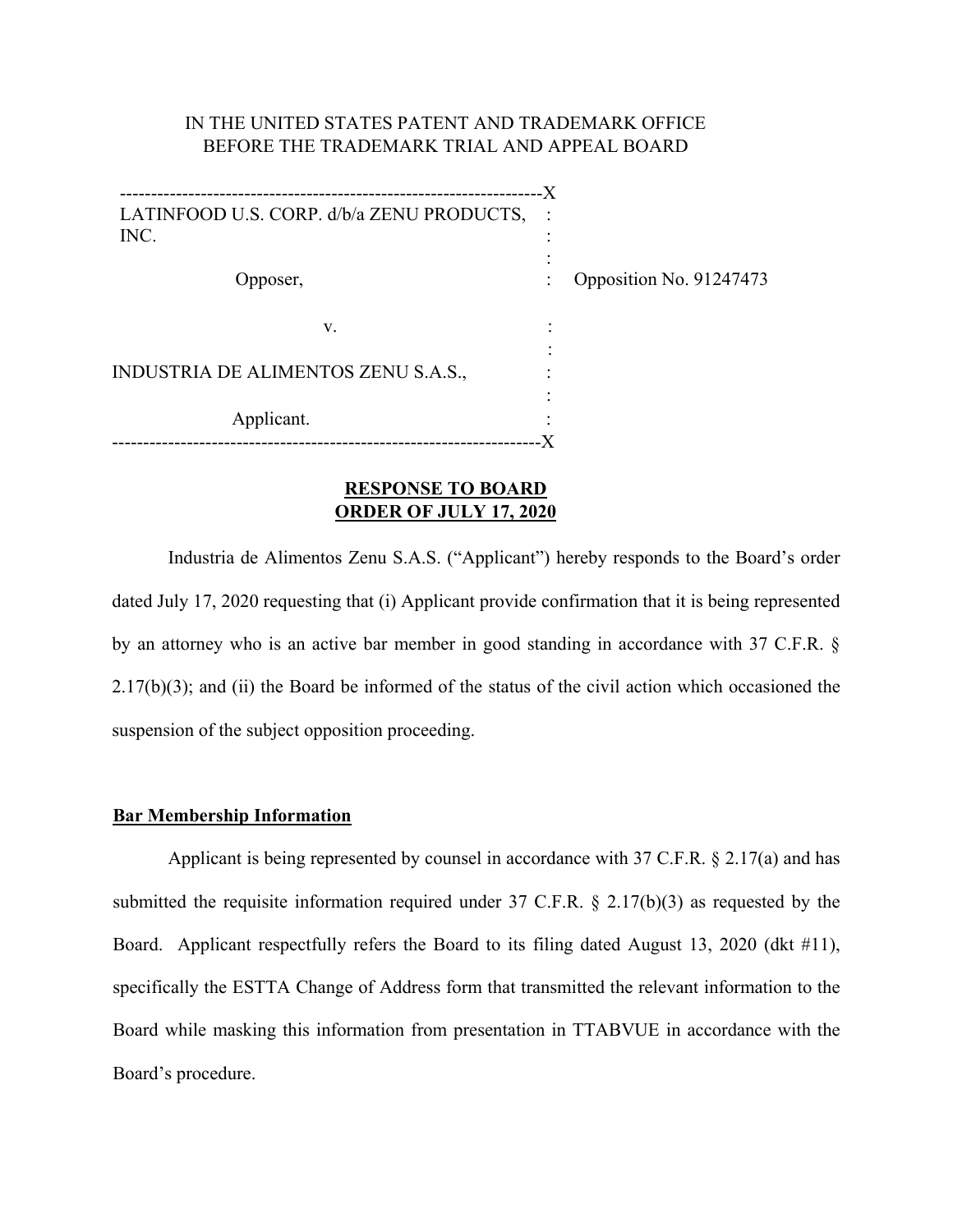### **Status of Civil Action**

Applicant hereby advises the Board that the proceeding between the Applicant and Latinfood U.S. Corp. d/b/a Zenu Products, Inc. ("Opposer") and Wilson Zuluaga in United States District Court, District of New Jersey (16-CV-6576) is currently pending. The proceeding is currently in the discovery stage.

Applicant respectfully requests that the subject opposition proceeding remain suspended in view of the ongoing civil proceeding.

Dated: August 17, 2020

CARLTON FIELDS, P.A. Attorneys for Applicant Industria de Alimentos Zenu S.A.S.

By:  $/$ jga $/$ 

 Jonathan Goodwill Clark W. Lackert Ethan Horwitz

 405 Lexington Avenue, 36th Floor New York, New York 10174 (212) 380-9612 jogoodwill@carltonfields.com